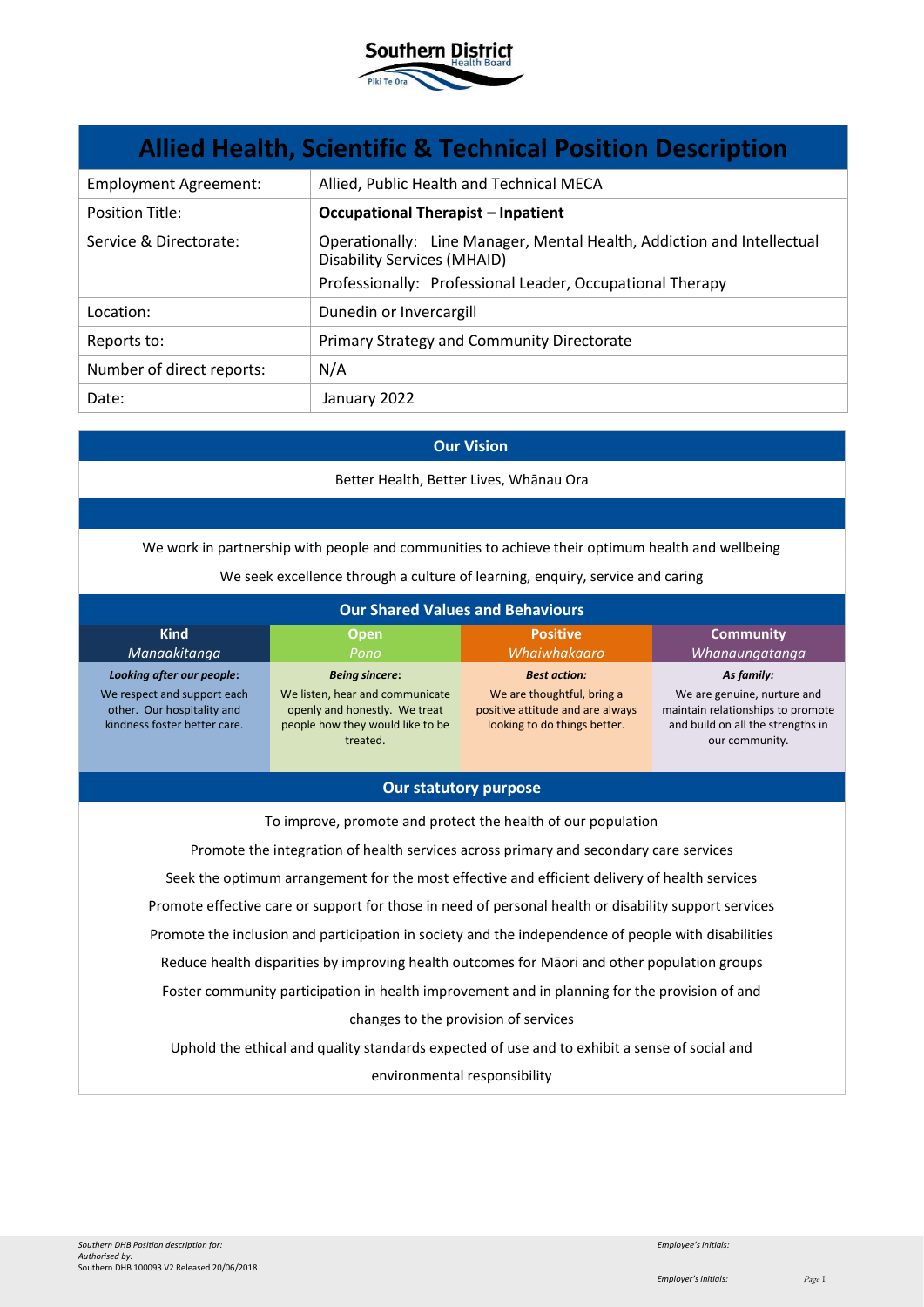# **PURPOSE OF ROLE**

Allied Health, Public Health, Scientific and Technical professionals work in teams providing a range of diagnostic, technical, therapeutic, direct patient care and support services that are critical to the other health professionals they work with and the communities they serve. This includes health professionals working to improve, promote and protect the wellbeing of the population.

This role will work collaboratively with all health professionals as well as the wider multi-disciplinary team throughout the Southern DHB in a way that is consistent with the organisation's vision and values. This includes interprofessional practice where multiple health workers from different professional backgrounds work together with patients, families, caregivers and communities to deliver the highest quality of care.

This way of working will ultimately benefit all our patients and communities.

This role provides safe and clinically/public health effective assessment and intervention, either within a specific area or across a broad range of areas, with a focus on the development of more in-depth knowledge and skills. Third year of practice onwards.

### **Competencies**

The following competencies apply to this position. The employee will be assessed against these as part of their annual performance and development review.

| <b>Organisational Competencies</b> |                                                                                                                                                                                                                                                                                                                                    |  |  |
|------------------------------------|------------------------------------------------------------------------------------------------------------------------------------------------------------------------------------------------------------------------------------------------------------------------------------------------------------------------------------|--|--|
| <b>Customer Focus</b>              | Is dedicated to meeting the expectations and requirements of internal and external customers;<br>gets first hand customer information and uses it for improvements in products and services; acts<br>with customers in mind; establishes and maintains effective relationships with customers and<br>gains their trust and respect |  |  |
| <b>Integrity and Trust</b>         | Is widely trusted; is seen as a direct, truthful individual; can present the unvarnished truth in an<br>appropriate and helpful manner; keeps confidences; admits mistakes; doesn't misrepresent<br>him/herself for personal gain.                                                                                                 |  |  |
| <b>Drive For Results</b>           | Can be counted on to exceed goals successfully; Is constantly and consistently one of the top<br>performers; very bottom line oriented; steadfastly pushes self and others for results.                                                                                                                                            |  |  |
| <b>Role Specific Competencies</b>  |                                                                                                                                                                                                                                                                                                                                    |  |  |
| <b>Managing</b><br>diversity       | Manages all kinds and classes of people equitably; deals effectively with all races, nationalities,<br>cultures, disabilities irrespective of age and gender; supports equal and fair treatment and<br>opportunity for all                                                                                                         |  |  |
| <b>Priority Setting</b>            | Spends own time and the time of others on what is important; can quickly sense what will help<br>or hinder when seeking to accomplish goals; eliminates roadblocks; creates focus                                                                                                                                                  |  |  |
| <b>Problem Solving</b>             | Uses logic and established processes to solve difficult problems and achieve effective solutions;<br>can see hidden problems; Is excellent at honest analysis; looks beyond the obvious; doesn't stop<br>at the first answers                                                                                                      |  |  |

| <b>KEY RELATIONSHIPS</b>   |                                                                   |                                 |                                                                                          |
|----------------------------|-------------------------------------------------------------------|---------------------------------|------------------------------------------------------------------------------------------|
| <b>Within Southern DHB</b> |                                                                   | <b>External to Southern DHB</b> |                                                                                          |
|                            | <b>AHS&amp;T Professional Leaders (PLs)</b>                       | ٠                               | Clients, patients, families, whanau and caregivers                                       |
|                            | Multidisciplinary colleagues working in<br>interprofessional ways | ٠                               | Services from the community, funding bodies,<br>student or intern clinical liaison staff |
|                            | Operational manager                                               | ٠                               | Primary care - GPs, other medical staff                                                  |
|                            | AHST Professional Development Facilitator                         | ٠                               | Relevant professional organisations                                                      |
|                            | Administration staff                                              | ٠                               | Other service providers                                                                  |
|                            | Relevant external<br>services/organisations/stakeholders          |                                 |                                                                                          |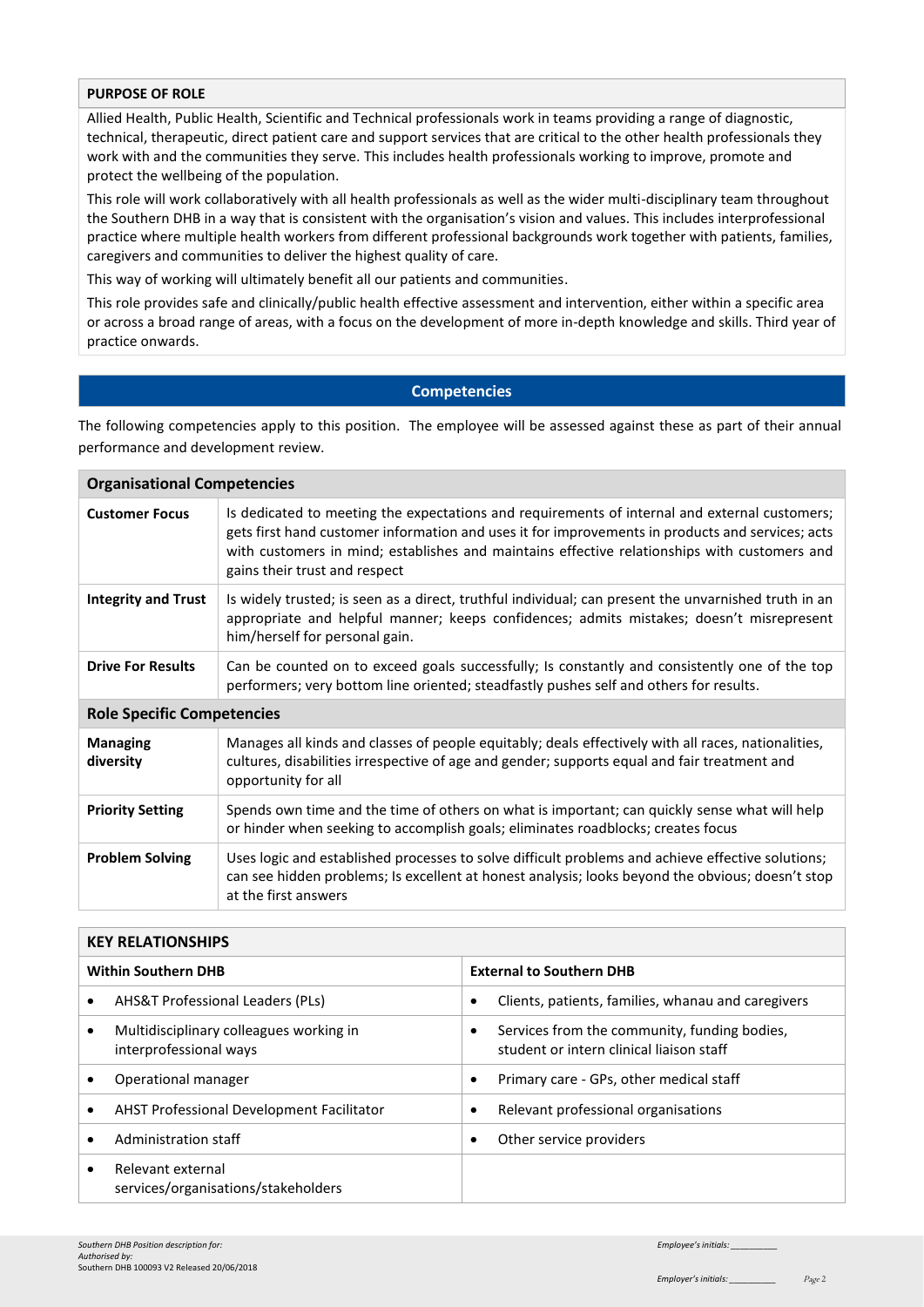# **PERSON SPECIFICATION:**

|                                                                          | <b>ESSENTIAL</b>                                                                                                                                                                                                                                                                                                                                                                                                                                                                                                      | <b>DESIRABLE</b>                                                                                                                                                                                                                                                                                                                                                                                                                                                                                                                                                                                                                                                                                                                                                                                                                                                                                                                                                                                                                                                                                                                                   |  |  |  |
|--------------------------------------------------------------------------|-----------------------------------------------------------------------------------------------------------------------------------------------------------------------------------------------------------------------------------------------------------------------------------------------------------------------------------------------------------------------------------------------------------------------------------------------------------------------------------------------------------------------|----------------------------------------------------------------------------------------------------------------------------------------------------------------------------------------------------------------------------------------------------------------------------------------------------------------------------------------------------------------------------------------------------------------------------------------------------------------------------------------------------------------------------------------------------------------------------------------------------------------------------------------------------------------------------------------------------------------------------------------------------------------------------------------------------------------------------------------------------------------------------------------------------------------------------------------------------------------------------------------------------------------------------------------------------------------------------------------------------------------------------------------------------|--|--|--|
| <b>Education and Qualifications (or</b><br>equivalent level of learning) | Must be registered with the<br>$\bullet$<br>Occupational Therapy Board of New<br>Zealand in accordance with the HPCA<br>Act 2004 and possess a current<br><b>Practising Certificate</b><br>Must actively participate in the<br>$\bullet$<br>Occupational Therapy Board of New<br>Zealand's re-certification programme<br>Must be eligible to work in New<br>$\bullet$<br>Zealand or have a work visa/permit                                                                                                           | Membership of Occupational Therapy<br>$\bullet$<br>New Zealand - Whakaora Ngangahau<br>Aotearoa                                                                                                                                                                                                                                                                                                                                                                                                                                                                                                                                                                                                                                                                                                                                                                                                                                                                                                                                                                                                                                                    |  |  |  |
| <b>Experience</b>                                                        | Organisational, time management<br>$\bullet$<br>and clinical priority-setting skills<br>Computer literacy: Word, Outlook<br>$\bullet$<br>Have an up to date knowledge of a<br>$\bullet$<br>variety of clinical areas with some<br>mental health experience<br>Experience of working actively and<br>٠<br>co-operatively in a multi-disciplinary<br>clinical team                                                                                                                                                      | Experience providing adult teaching and<br>$\bullet$<br>knowledge of appropriate educating<br>skills<br>At least two years clinical experience,<br>$\bullet$<br>preferably in the Mental Health field.<br>Post Graduate Allied Health Certificate<br>$\bullet$<br>in Mental health<br>Experience of providing supervision,<br>$\bullet$<br>mentoring and/or coaching                                                                                                                                                                                                                                                                                                                                                                                                                                                                                                                                                                                                                                                                                                                                                                               |  |  |  |
| <b>Knowledge and Skills:</b>                                             | $\bullet$<br>Assessment and Treatment) Act 1992<br>$\bullet$<br>application of the recovery model<br>$\bullet$<br>$\bullet$<br>service user centred goal planning.<br>$\bullet$<br>and group work (as appropriate).<br>$\bullet$<br>$\bullet$<br><b>Health and Drug Problems</b><br>Must possess a full and current NZ Driver's licence<br>$\bullet$                                                                                                                                                                  | Have an up to date knowledge and understanding of the Mental Health (Compulsory<br>Demonstrate a working knowledge of working from a strengths perspective and<br>An ability to accurately assess risk or risky behaviours and communicate these within<br>the clinical team and with others as appropriate<br>Knowledge and skills in relation to evidence based/best practice occupational<br>therapy for clients, including assessment (standardised/non standardised), and<br>Up to date experience in providing occupational therapy interventions, including 1:1<br>All employees of the Southern DHB working with in mental health and addiction<br>services are expected to demonstrate a commitment to "The Seven Real Skills" (Te<br>Pou Workforce Development, www.tepou.co.nz/letsgetreal)<br>All employees of the Southern DHB working within mental health are expected to<br>demonstrate competencies to work with clients who have co-existing mental health<br>and alcohol/drug problems at a capable or enhanced level, as outlined in Te Ariari o<br>te Oranga: The Assessment and Management of People with Co-existing Mental |  |  |  |
| <b>Personal Qualities</b>                                                | A high level if interpersonal and communication skills<br>$\bullet$<br>Able to accept responsibility for own actions<br>٠<br>Commitment to ongoing professional development<br>$\bullet$<br>$\bullet$<br>$\bullet$<br>Ability to work constructively with others in order to resolve conflict<br>$\bullet$<br>Strengths based, outcome and solution focused<br>٠<br>Team player, reliable and responsive<br>٠<br>Flexible and adaptable, able to help lead change<br>$\bullet$<br>Honest and trustworthy<br>$\bullet$ | Willingness to hold colleagues accountable for high standards of clinical practice<br>Resourceful and resilient; able to apply critical thinking to solve complex problems                                                                                                                                                                                                                                                                                                                                                                                                                                                                                                                                                                                                                                                                                                                                                                                                                                                                                                                                                                         |  |  |  |

# **KEY RESULT AREAS/PILLARS OF PRACTICE:**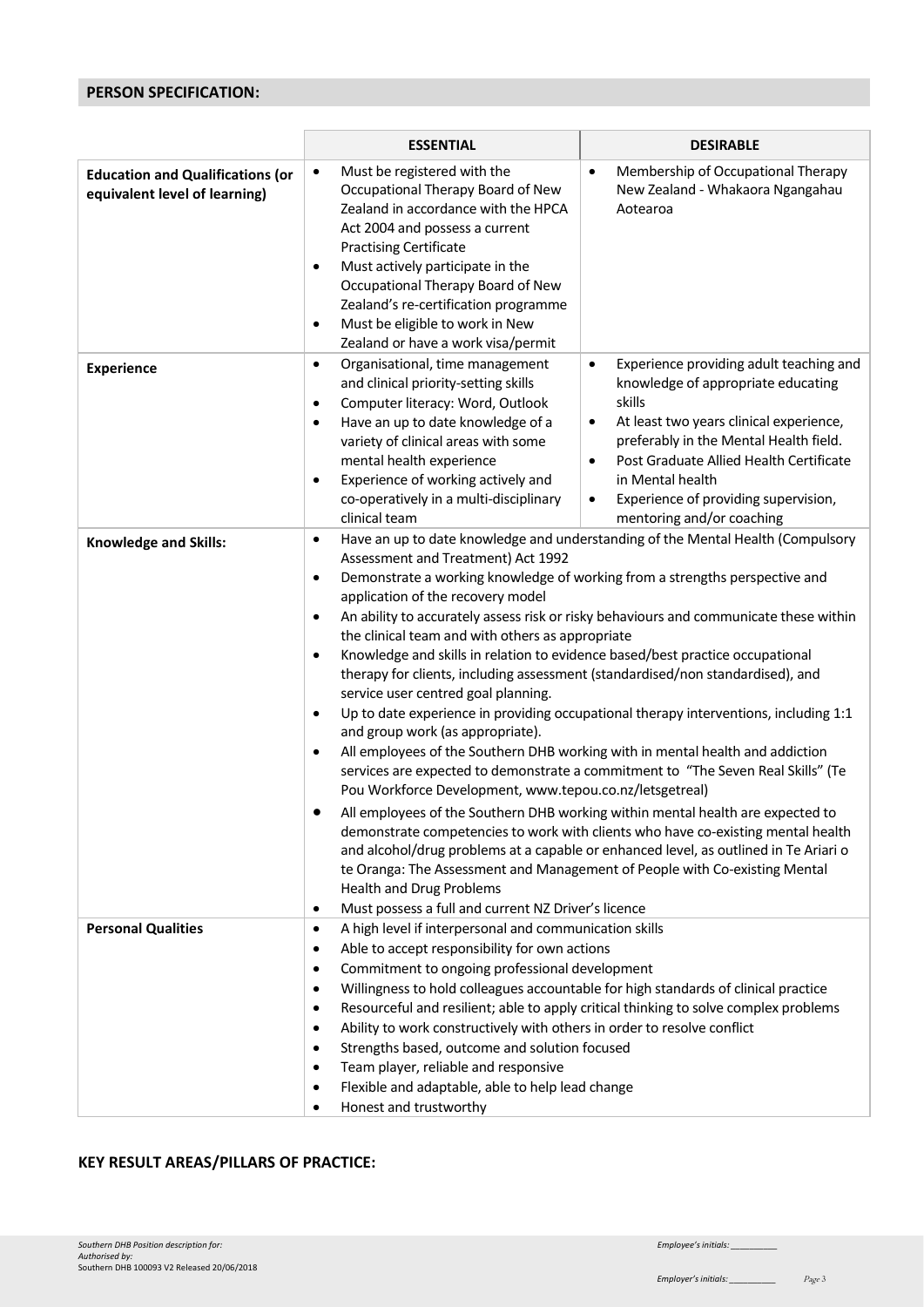

# **Clinical Practice/ Te Mahi Haumanu**

#### **Legislative requirements**

- Practise in accordance with relevant legislation, codes, policies etc. and upholds consumer rights
- Uphold professional code of ethics

#### **Assessments and interventions**

- Undertake accurate and comprehensive assessments and evaluations
- Plan and implement appropriate interventions
- Provide relevant education including any relevant alternative options - in a format that can be clearly understood
- Collaborate with patients-populations to set realistic, person-centred outcomes

### **Evidence-based practice and research**

- Consistently refer to and relate practice to literature and research
- Critique, discuss and disseminate evidence based best practice
- Reflect on and evaluate the effectiveness of own practice

### **Documentation**

- Maintain confidentiality of patient information and documentation
- Adhere to Southern DHB's documentation standards

### **Culturally Sensitive Practice**

• Practices in a culturally safe manner

- You adhere to professional and legislative standards of practice
- You work according to the scope of your Annual Practising Certificate
- Your interventions are realistic and based on best practice
- You use standard measurement tools and equipment as set down by departmental or professional protocols
- Your documentation is timely, clear, concise and accurate
- You assist others to gain appropriate support and representation, which reflects their cultural needs and preferences.
- You implement evidence-based best practice procedures and guidelines
- You update your knowledge related to best practice guidelines and area of practice
- You maintain a professional portfolio or participate in an approved CPD programme (as per professional requirements)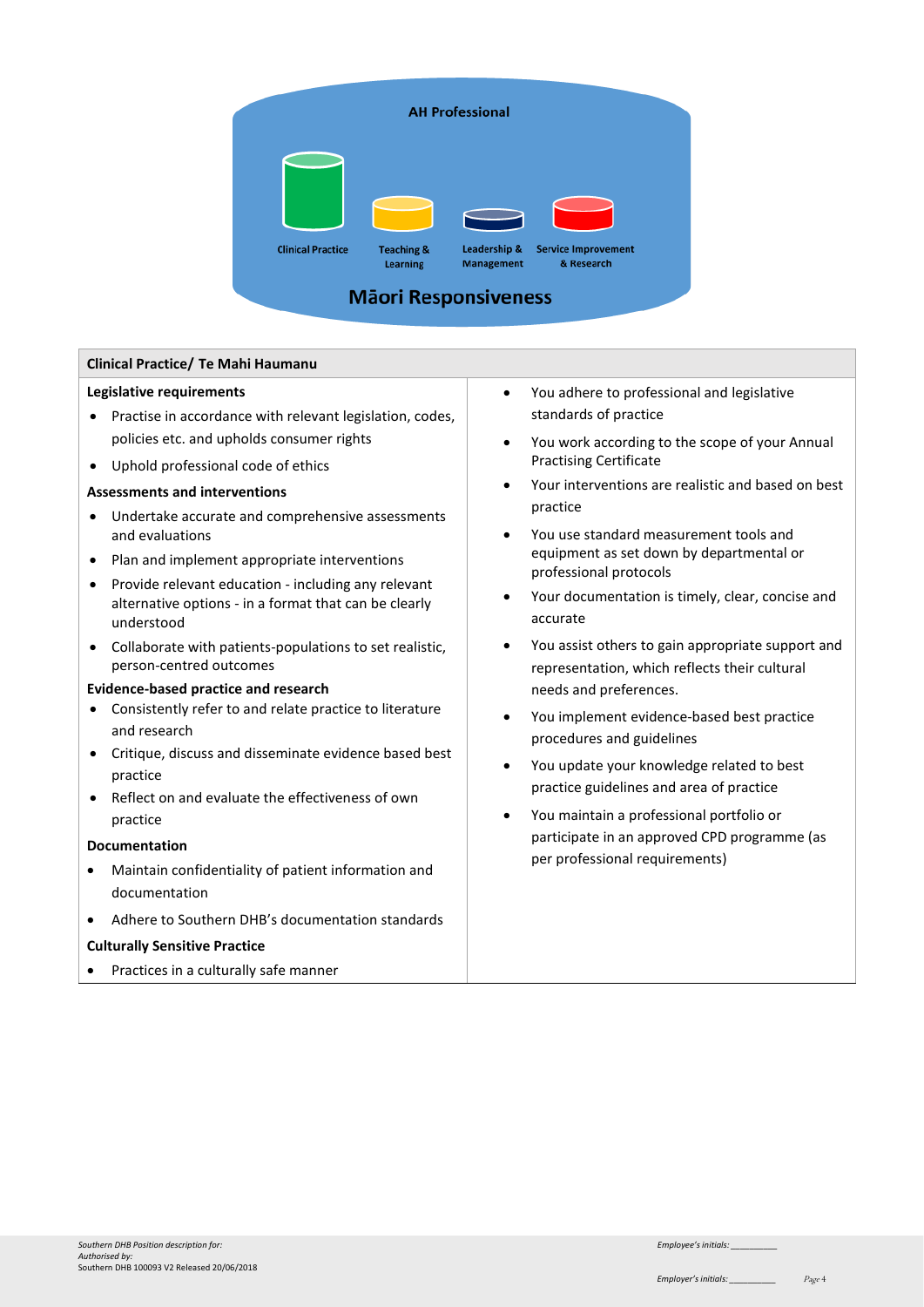| Leadership and Management/ Te Arahi me te Whakahaere |                                                                                                                                                                                                                                                                                                                                                                                                                                                                                                                                                                                                                                                                                                                                                                                                                                                                                                                                                                                                                                                                              |                                                  |                                                                                                                                                                                                                                                                                                                                                                                                                                                                                                                                   |
|------------------------------------------------------|------------------------------------------------------------------------------------------------------------------------------------------------------------------------------------------------------------------------------------------------------------------------------------------------------------------------------------------------------------------------------------------------------------------------------------------------------------------------------------------------------------------------------------------------------------------------------------------------------------------------------------------------------------------------------------------------------------------------------------------------------------------------------------------------------------------------------------------------------------------------------------------------------------------------------------------------------------------------------------------------------------------------------------------------------------------------------|--------------------------------------------------|-----------------------------------------------------------------------------------------------------------------------------------------------------------------------------------------------------------------------------------------------------------------------------------------------------------------------------------------------------------------------------------------------------------------------------------------------------------------------------------------------------------------------------------|
|                                                      | Participate in and contribute to the functioning of the<br>interprofessional team<br>Attends and contributes to relevant department,<br>clinical and team meetings, leading and facilitating<br>such meetings as requested<br>Establish and maintain an effective working<br>relationship with other staff<br><b>Time management</b><br>Manage own time adopting a disciplined approach to<br>establishing and following identified role-related<br>priorities<br><b>Skill Sharing</b><br>Share skills (as appropriate) with other health<br>professionals and unregulated (assistant) workforces<br>to enhance person centred outcomes                                                                                                                                                                                                                                                                                                                                                                                                                                      | $\bullet$<br>$\bullet$<br>$\bullet$<br>$\bullet$ | You have formal and informal systems in place for<br>supporting colleagues<br>You maintain supervision records for students<br>You participate as a team member to ensure the best<br>outcomes for patients/ people<br>Your tasks are scheduled and completed in a timely<br>manner                                                                                                                                                                                                                                               |
|                                                      | Teaching & Learning / Ako Atu, Ako Mai                                                                                                                                                                                                                                                                                                                                                                                                                                                                                                                                                                                                                                                                                                                                                                                                                                                                                                                                                                                                                                       |                                                  |                                                                                                                                                                                                                                                                                                                                                                                                                                                                                                                                   |
| $\bullet$<br>٠<br>$\bullet$<br>$\bullet$             | Of Self<br>Develop both personally and professionally to meet<br>the changing needs of your career and profession<br>Reflect on and evaluate the effectiveness of own<br>practice<br>Develop and maintain professional competency<br>Appraisal, peer review, observed practice or other<br>professional audits as applicable<br><b>Of Others</b><br>Contribute to the support and education of colleagues<br>and students to enhance development of the<br>profession<br>Consistently refer to and relate practice to literature<br>and research<br>Critique, discuss and disseminate evidence based best<br>practice<br>Provides interdisciplinary education in direct clinical<br>area, or discipline specific teaching across teams.<br>Maintains an awareness of current developments in<br>the clinical areas being worked in and make<br>recommendations to changes in practice.<br>Be involved in the induction and training of newly<br>appointed staff as required.<br>Provides mentoring and clinical support and / or<br>professional supervision where required. |                                                  | You have formal and informal systems in place for<br>$\bullet$<br>supporting colleagues<br>You implement evidence-based best practice<br>٠<br>procedures and guidelines<br>You update your knowledge related to best<br>practice guidelines and area of practice<br>You maintain a professional portfolio or<br>participate in an approved CPD programme (as<br>per professional requirements)<br>You hold current registration where applicable or<br>as required<br>You maintain an up-to-date professional<br>development plan |
|                                                      | Service Improvement and Research / Te Whakapai Ratonga me te Rangahau<br>Broadens research and development skills through<br>participation in local audit and research projects as<br>identified by team leaders, professional leaders or<br>other AH professionals.<br>Participates in quality improvement activities to<br>develop and improve service delivery, clinical practice<br>or professional standards. This may include care<br>pathways / treatment protocols, standards of practice<br>etc.                                                                                                                                                                                                                                                                                                                                                                                                                                                                                                                                                                    | $\bullet$<br>$\bullet$                           | Active participation in department quality and service<br>development.<br>Establishes working partnerships with external<br>organisations to promote integrated working                                                                                                                                                                                                                                                                                                                                                           |
|                                                      | Southern DHR Position description for                                                                                                                                                                                                                                                                                                                                                                                                                                                                                                                                                                                                                                                                                                                                                                                                                                                                                                                                                                                                                                        |                                                  | Employee's initials                                                                                                                                                                                                                                                                                                                                                                                                                                                                                                               |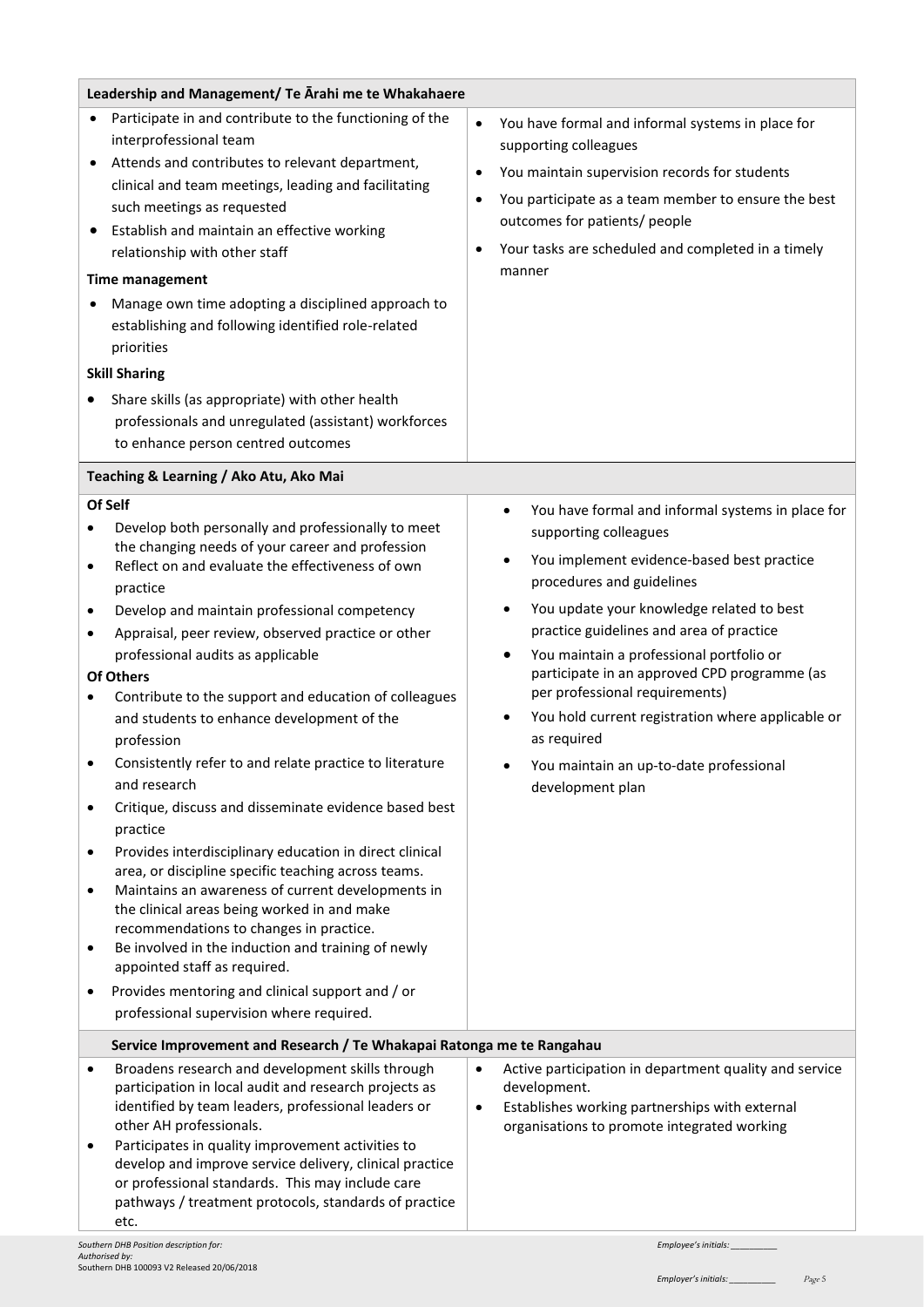| Develops and /or participates in regional / sub<br>regional professional networks as appropriate to area<br>of work.<br>Contributes to annual planning process, including<br>٠<br>identifying gaps in service and participating in work /<br>projects that may result from the planning process.<br>Practises in a way that utilises resources in the most<br>٠<br>cost-effective manner, including inter-disciplinary and<br>transdisciplinary practice                                                                                                                                                                                                                                                                                                                                                                               |                                                                                                                                                                                                                                                                                                                                                                                                                                                                                                                                                                                                                                                                                                                                                                                                                                                                                                   |
|----------------------------------------------------------------------------------------------------------------------------------------------------------------------------------------------------------------------------------------------------------------------------------------------------------------------------------------------------------------------------------------------------------------------------------------------------------------------------------------------------------------------------------------------------------------------------------------------------------------------------------------------------------------------------------------------------------------------------------------------------------------------------------------------------------------------------------------|---------------------------------------------------------------------------------------------------------------------------------------------------------------------------------------------------------------------------------------------------------------------------------------------------------------------------------------------------------------------------------------------------------------------------------------------------------------------------------------------------------------------------------------------------------------------------------------------------------------------------------------------------------------------------------------------------------------------------------------------------------------------------------------------------------------------------------------------------------------------------------------------------|
| <b>Other Duties</b>                                                                                                                                                                                                                                                                                                                                                                                                                                                                                                                                                                                                                                                                                                                                                                                                                    |                                                                                                                                                                                                                                                                                                                                                                                                                                                                                                                                                                                                                                                                                                                                                                                                                                                                                                   |
| Undertaking duties from time to time that may be in<br>addition to those outlined above but which fall within your<br>capabilities and experience.<br>Act as a role model for the Southern DHB Organisational                                                                                                                                                                                                                                                                                                                                                                                                                                                                                                                                                                                                                          | You respond positively to requests for assistance in<br>$\bullet$<br>own and other areas, demonstrating adaptability and<br>willingness.<br>You produce work that complies with SDHB processes<br>$\bullet$<br>and reflects best practice.                                                                                                                                                                                                                                                                                                                                                                                                                                                                                                                                                                                                                                                        |
| Values.                                                                                                                                                                                                                                                                                                                                                                                                                                                                                                                                                                                                                                                                                                                                                                                                                                | Research undertaken is robust and well considered.<br>$\bullet$                                                                                                                                                                                                                                                                                                                                                                                                                                                                                                                                                                                                                                                                                                                                                                                                                                   |
|                                                                                                                                                                                                                                                                                                                                                                                                                                                                                                                                                                                                                                                                                                                                                                                                                                        | Live and support the DHB values in everything you do.<br>$\bullet$                                                                                                                                                                                                                                                                                                                                                                                                                                                                                                                                                                                                                                                                                                                                                                                                                                |
| Professional Development - self                                                                                                                                                                                                                                                                                                                                                                                                                                                                                                                                                                                                                                                                                                                                                                                                        |                                                                                                                                                                                                                                                                                                                                                                                                                                                                                                                                                                                                                                                                                                                                                                                                                                                                                                   |
| Identifying areas for personal and professional<br>development.                                                                                                                                                                                                                                                                                                                                                                                                                                                                                                                                                                                                                                                                                                                                                                        | Training and development goals are identified/agreed<br>$\bullet$<br>with your manager.<br>Performance objectives reviewed annually with your<br>$\bullet$<br>manager.<br>You actively seek feedback and accept constructive<br>$\bullet$                                                                                                                                                                                                                                                                                                                                                                                                                                                                                                                                                                                                                                                         |
|                                                                                                                                                                                                                                                                                                                                                                                                                                                                                                                                                                                                                                                                                                                                                                                                                                        | criticism.                                                                                                                                                                                                                                                                                                                                                                                                                                                                                                                                                                                                                                                                                                                                                                                                                                                                                        |
| <b>Health, Safety and Wellbeing</b>                                                                                                                                                                                                                                                                                                                                                                                                                                                                                                                                                                                                                                                                                                                                                                                                    |                                                                                                                                                                                                                                                                                                                                                                                                                                                                                                                                                                                                                                                                                                                                                                                                                                                                                                   |
| Taking all practicable steps to ensure personal safety and<br>the safety of others while at work, in accordance with the<br>Southern DHB's Health, Safety and Wellbeing policies,<br>procedures and systems.                                                                                                                                                                                                                                                                                                                                                                                                                                                                                                                                                                                                                           | You understand and consistently meet your<br>$\bullet$<br>obligations under Southern DHB's Health and Safety<br>policy/procedures.<br>You actively encourage and challenge your peers to<br>$\bullet$<br>work in a safe manner.<br>Effort is made to strive for best practice in Health and<br>Safety at all times.                                                                                                                                                                                                                                                                                                                                                                                                                                                                                                                                                                               |
| <b>Treaty of Waitangi</b>                                                                                                                                                                                                                                                                                                                                                                                                                                                                                                                                                                                                                                                                                                                                                                                                              |                                                                                                                                                                                                                                                                                                                                                                                                                                                                                                                                                                                                                                                                                                                                                                                                                                                                                                   |
| The principles of Te Tiriti o Waitangi, as articulated by the<br>courts and the Waitangi Tribunal will guide the Southern<br>DHB response to Māori health improvement and equity.<br>These contemporary principles include:<br>Tino rangatiratanga: Providing for Māori self-<br>determination and mana motuhake in the design,<br>delivery and monitoring of health and disability<br>services.<br>Equity: Being committed to achieving equitable health<br>outcomes for Māori.<br>Active protection: Acting to the fullest extent<br>٠<br>practicable to achieve equitable health outcomes for<br>Māori. This includes ensuring that the Crown, its<br>agents and its Treaty partner under Te Tiriti are well<br>informed on the extent, and nature, of both Māori<br>health outcomes and efforts to achieve Māori health<br>equity. | You will be able to demonstrate an understanding of Te<br>$\bullet$<br>Tiriti o Waitangi, Māori Indigenous rights and current<br>issues in relation to health and health equity ie:<br>Whakamaua: Māori Health Action Plan 2020-2025.<br>You will contribute to responding to the DHBs Te Tiriti<br>$\bullet$<br>o Waitangi commitment to deliver effective and<br>equitable healthcare with Māori patients and their<br>whānau.<br>You will have the ability to incorporate Māori models<br>$\bullet$<br>of health, patient and whanau-centred models of care,<br>and mātauranga Māori.<br>You will have insights into your own cultural awareness<br>$\bullet$<br>and an understanding of how your social-cultural<br>influences inform biases that impact on your<br>interactions with patients, whanau, and colleagues.<br>Recognising that there is an inherent power imbalance<br>$\bullet$ |
| Options: Providing for and properly resourcing<br>kaupapa Māori health and disability services.                                                                                                                                                                                                                                                                                                                                                                                                                                                                                                                                                                                                                                                                                                                                        | in-patient relationship and ensuring that this is not                                                                                                                                                                                                                                                                                                                                                                                                                                                                                                                                                                                                                                                                                                                                                                                                                                             |
|                                                                                                                                                                                                                                                                                                                                                                                                                                                                                                                                                                                                                                                                                                                                                                                                                                        |                                                                                                                                                                                                                                                                                                                                                                                                                                                                                                                                                                                                                                                                                                                                                                                                                                                                                                   |